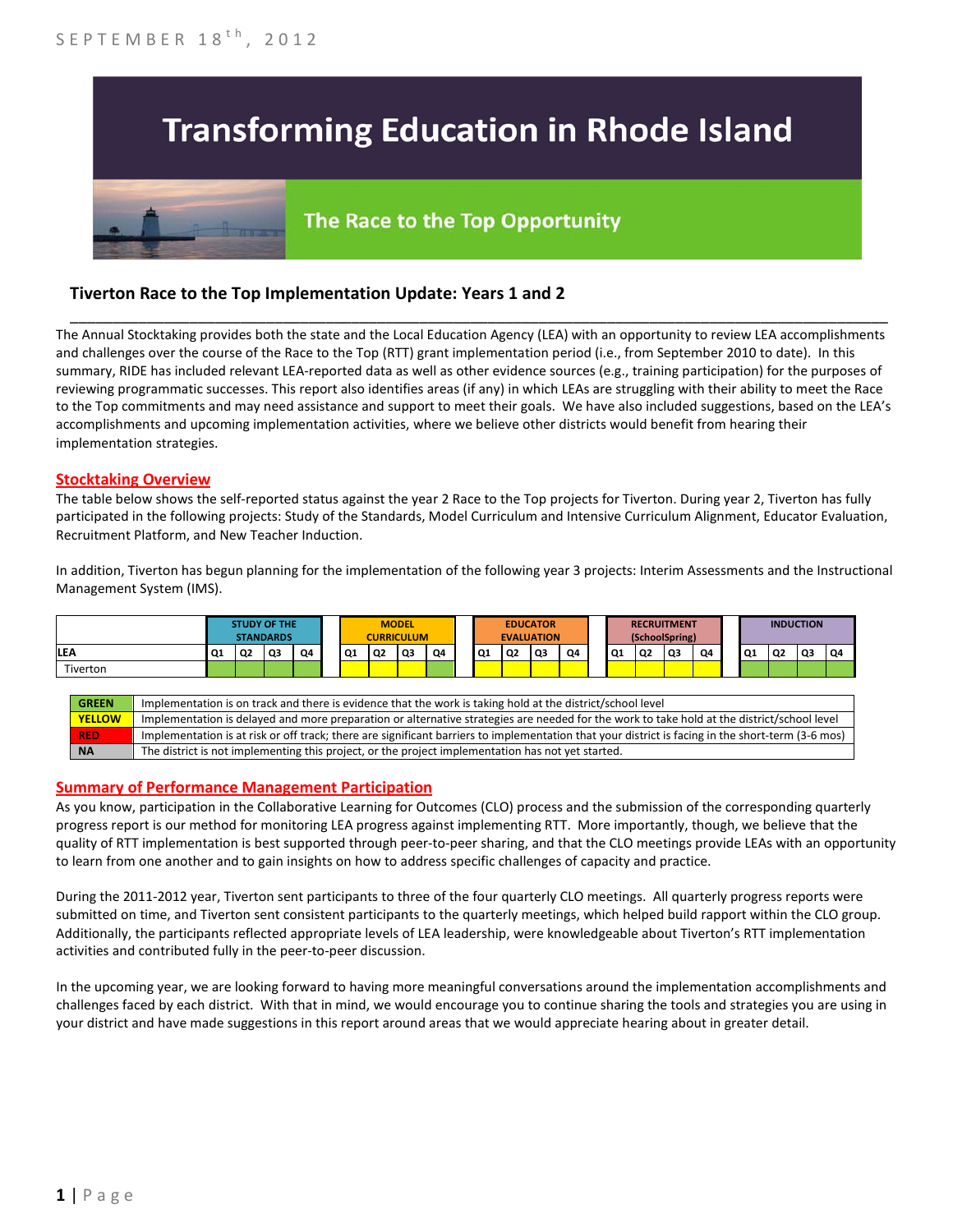#### **System of Support 1: Standards and Curriculum**

As of July 2012, Tiverton is on track against the System of Support 1 year 1 and year 2 commitments and tasks for Race to the Top, reflected in the tables below. Based on the quarterly progress reports submitted by Tiverton, we have assessed the district as 'on track', 'delayed' or 'off track/at risk' on each task utilizing the criteria described on page 1 of this report.

| <b>Study of the Standards</b>                                   | Year 1:<br>SY10-11    | Year 2:<br>SY11-12 |  |
|-----------------------------------------------------------------|-----------------------|--------------------|--|
| Identify educators to participate in the Study of the Standards | $V^*$<br>$\mathbf{v}$ |                    |  |
| Specify names and invite participants                           | $\overline{ }$        |                    |  |
| Coordinate schedule with RIDE for all participants              | $\Lambda$             | $\mathbf{\Lambda}$ |  |
| Complete planned educator training                              | Λ                     | $\mathbf{\Lambda}$ |  |

*\*Please note: the 'x' in the above table represents the anticipated completion timeline set by RIDE, not when the district completed the task.*

| Intensive Curriculum Alignment and Model Curriculum Development                                                                                                                                                                                           |  |   | Year 2:<br>SY11-12 |  |
|-----------------------------------------------------------------------------------------------------------------------------------------------------------------------------------------------------------------------------------------------------------|--|---|--------------------|--|
| Develop and communicate a multi-year Transition Plan for the Common Core State Standards implementation, including clear<br>expectations for school level transition benchmarks and a plan for developing a curriculum aligned to the CCSS in grades K-12 |  |   | ⋏                  |  |
| Identify opportunities for educators to work collaboratively to deepen understanding of CCSS (e.g. Common Planning Time, grade<br>level team, department meetings, faculty meetings)                                                                      |  | x | x                  |  |
| Conduct analyses of each core curricula to ensure that each is aligned to standards, guaranteed and viable                                                                                                                                                |  |   |                    |  |
| ldentify which, if any, curriculum development is needed as well as the method by which curriculum will be developed (i.e. Model<br>Curriculum with the Charles A. Dana Center, through an LEA cohort, or individually)                                   |  | x |                    |  |
| Create implementation plan, including the identification of aligned resources, to support roll out of new curricula                                                                                                                                       |  | x | x                  |  |
| Develop curriculum aligned to the Common Core State Standards, including participation in Dana Center curriculum writing and<br>leadership sessions (if applicable)                                                                                       |  | X | Χ                  |  |

As noted in Tiverton's quarterly progress reports, the district met their RTT goals (i.e., 4 per building) for sending educators to the Study of the Standards training sessions.

To encourage teacher engagement in the transition to the Common Core State Standards (CCSS), Tiverton distributed the Common Core State Standards guidebooks to all teachers at the start of the 2011-2012 school year. Additionally, Tiverton provided follow-up training to the Study of the Standards sessions in ELA for middle and high school ELA, science and social studies teachers. The district utilized faculty meeting time to complete a more in-depth study of the new standards at the school level. Tiverton also hosted a full day grade planning session for grades K-8 ELA teachers to gain a deeper understand of the CCSS, including critical focus areas, the PARCC framework, publisher's criteria and text-dependent questions. Tiverton used local funds to provide K-12 math teachers with a day of more in-depth study of the standards in critical focus areas. Additionally, the district has attended supplemental professional development geared towards increasing readiness to transition through focusing on text complexity, developing text-dependent questions, and deepening understanding of the mathematics standards.

Tiverton has made significant progress against implementing a guaranteed and viable curriculum aligned to the new standards. During the 2011-2012 school year, Tiverton was involved in the Dana Center intensive science curriculum development in partnership with Portsmouth, Little Compton, and Bristol Warren. In addition, RIDE is pleased to note that these districts were awarded mini-grant funding to continue their professional learning community (PLC) work focused on literacy strategies to support science learning. In spring 2012, Tiverton Public Schools were also awarded a supplemental mini-grant from RIDE to support their transition to the math CCSS. This will help the district prepare for their upcoming mathematics curriculum development work with the Dana Center.

In their quarterly progress reports, Tiverton noted that they have encountered the following challenges around this work:

- Concerns with the timing and adaptation of the new math programs developed for CCSS and curriculum development work
- Lack of PD time and qualified in-district staff to support the transition to ELA CCSS and funding for development/adoption of a new K-12 ELA curriculum
- Grade level capacity to participate in the math curriculum work
- Time and funding needed to effectively bring the curriculum to the classroom level, moving from units of study to instructional planning without the support of a new mathematics program, especially at the elementary level

We want to commend Tiverton on their collaboration (both in-district and cross-district) around resources and strategies that will deepen educator understanding of the new Common Core State Standards and accelerate the implementation of the new standards at the classroom level. We hope that you will take the opportunity to share the curriculum materials you are developing with your fellow CLO colleagues during upcoming meetings, or with all districts through the Instructional Management System (IMS).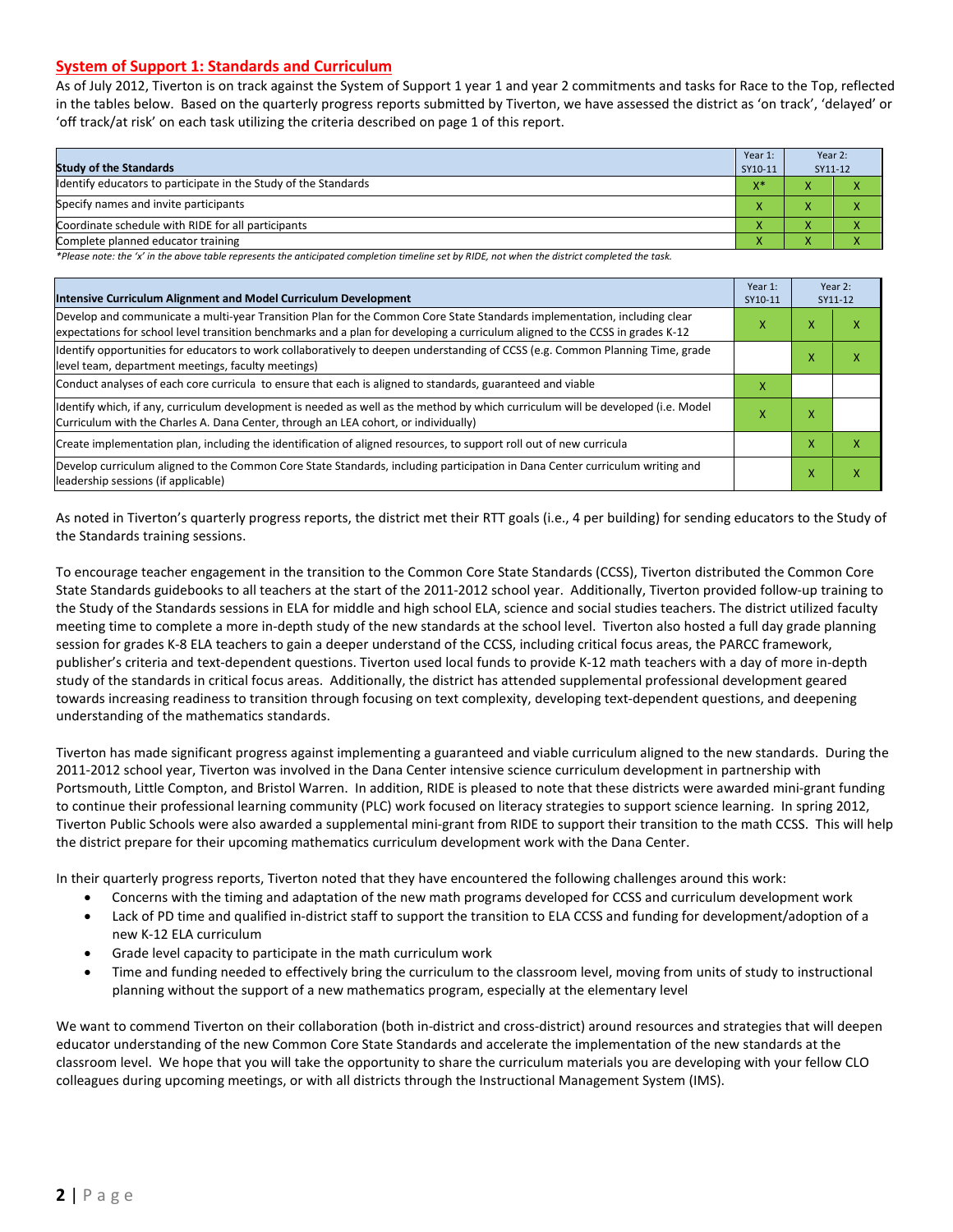#### **System of Support 2: Instructional Improvement Systems**

As of July 2012, Tiverton is on track against the System of Supports 2 year 1 and 2 commitments and tasks for Race to the Top. Thus far, Tiverton has reported that they intend to implement the Interim Assessments in fall 2012. Also, Tiverton has registered for training on the Instructional Management System (IMS) Primary (Pinnacle) and RtI (Exceed) platforms, as well as for Administrator training. In the upcoming weeks, RIDE will be providing refresher trainings on all components of the IMS. We encourage all districts that plan to implement the IMS during the upcoming school year to consider sending applicable staff members to those sessions.

Tiverton has indicated that the district will implement the formative assessment professional development modules, as well as the 'Data Use' professional development series, during the 2013-2014 school year.

RIDE would like to remind the district that several crucial steps must be taken before the district can implement any of the RTT data systems (including the IMS and Educator Performance and Support System (EPSS)). Additionally, some functionality in the IMS is dependent upon the timely submission of Teacher-Course-Student data. For questions or concerns, contac[t helpdesk@RIDE.ri.gov](mailto:helpdesk@RIDE.ri.gov)

In the upcoming CLO sessions, we look forward to hearing about the successes and challenges that Tiverton has encountered while implementing these systems, as well as the district's progress around building teacher engagement in the various IMS tools and resources.

| <b>Interim Assessments</b>                                                                                                                                                              | Year 1:<br>SY10-11 | Year 2:<br>SY11-12 |
|-----------------------------------------------------------------------------------------------------------------------------------------------------------------------------------------|--------------------|--------------------|
| Identify method by which all educators will have access to interim assessments                                                                                                          |                    |                    |
| Develop timeline for training of all educators in the use of interim assessments utilizing train-the-trainer model                                                                      |                    |                    |
| Develop protocols or expectations regarding the use of interim assessment to inform instruction including timelines for<br>administration and process for scoring and reporting results |                    | $\mathbf{v}$       |

| <b>Instructional Management System (IMS)</b>                                                                                                                                                                                           | Year 1:<br>SY10-11                     |   | Year 2:<br>SY11-12 |
|----------------------------------------------------------------------------------------------------------------------------------------------------------------------------------------------------------------------------------------|----------------------------------------|---|--------------------|
| Designate an LEA data steward to support decision making around data collections and systems implementation and to provide input<br>and feedback on data initiatives through designated representatives                                | Identify<br><b>LEA Data</b><br>Steward | x | ^                  |
| Maintain data quality standards of local student information systems and upload local assessment data and program information as<br>required by RIDE in a timely manner                                                                |                                        | x |                    |
| Review the RIDE IMS Training Plan and develop a multiyear training and implementation plan to provide all educators with access<br>and training on the system                                                                          |                                        |   | ^                  |
| Based on IMS Training Plan guidance, register and attend training for Administrative Users (i.e. users who will maintain and configure<br>both the Primary IMS and RtI Module) and LEA Trainers (i.e. staff to be trained as trainers) |                                        |   |                    |
| Following RIDE training, LEA Administrative Users and LEA Trainers configure the IMS for educator use and to provide end users with<br>access and training needed to utilize the IMS for daily activities                              |                                        |   | $\lambda$          |

Based on information provided to RIDE, we anticipate that Tiverton will implement the Formative Assessment professional development modules and the 'Data Use' professional development during school year 2013-2014.

| <b>Formative Assessment Online Professional Development Modules</b>                                                                                                                                      | Year 1:<br>SY10-11 | Year 2:<br>SY11-12 |
|----------------------------------------------------------------------------------------------------------------------------------------------------------------------------------------------------------|--------------------|--------------------|
| Create multiyear plan for implementation of formative assessment PD modules, including the process and timelines by which all<br>educators will participate in the formative assessment training modules |                    |                    |
| Identify facilitators who will support the implementation of formative assessment practices in daily instruction                                                                                         |                    |                    |

| 'Data Use' Professional Development                                                                                                                                                                                                                                                     | Year 1:<br>SY10-11 | Year 2:<br>SY11-12 |
|-----------------------------------------------------------------------------------------------------------------------------------------------------------------------------------------------------------------------------------------------------------------------------------------|--------------------|--------------------|
| Complete a needs assessment survey indicating the use of and collaboration around data within schools and across the LEA                                                                                                                                                                |                    |                    |
| Based on RIDE implementation plan, determine the timing (i.e. Year 1, Year 2, or staggered across Year 1 and Year 2) of LEA<br>participation in 'Data Use' Professional Development and provide RIDE with the schools that will participate in Year 1 and/or Year 2<br>training cohorts |                    | χ                  |
| In coordination with RIDE, select 'Data Use' training dates for each cohort of schools, as applicable                                                                                                                                                                                   |                    | Year 1             |
| Identify and provide RIDE with the leadership team members from each school who will participate in the Year 1 and/or Year 2<br>training cohorts, as applicable                                                                                                                         |                    | Year 1             |

*\* Please note that, for this project, 'year 1' refers to cohort 1 taking place during the 2012-2013 school year, and 'year 2' refers to cohort 2 taking place during the 2013-2014 school year.*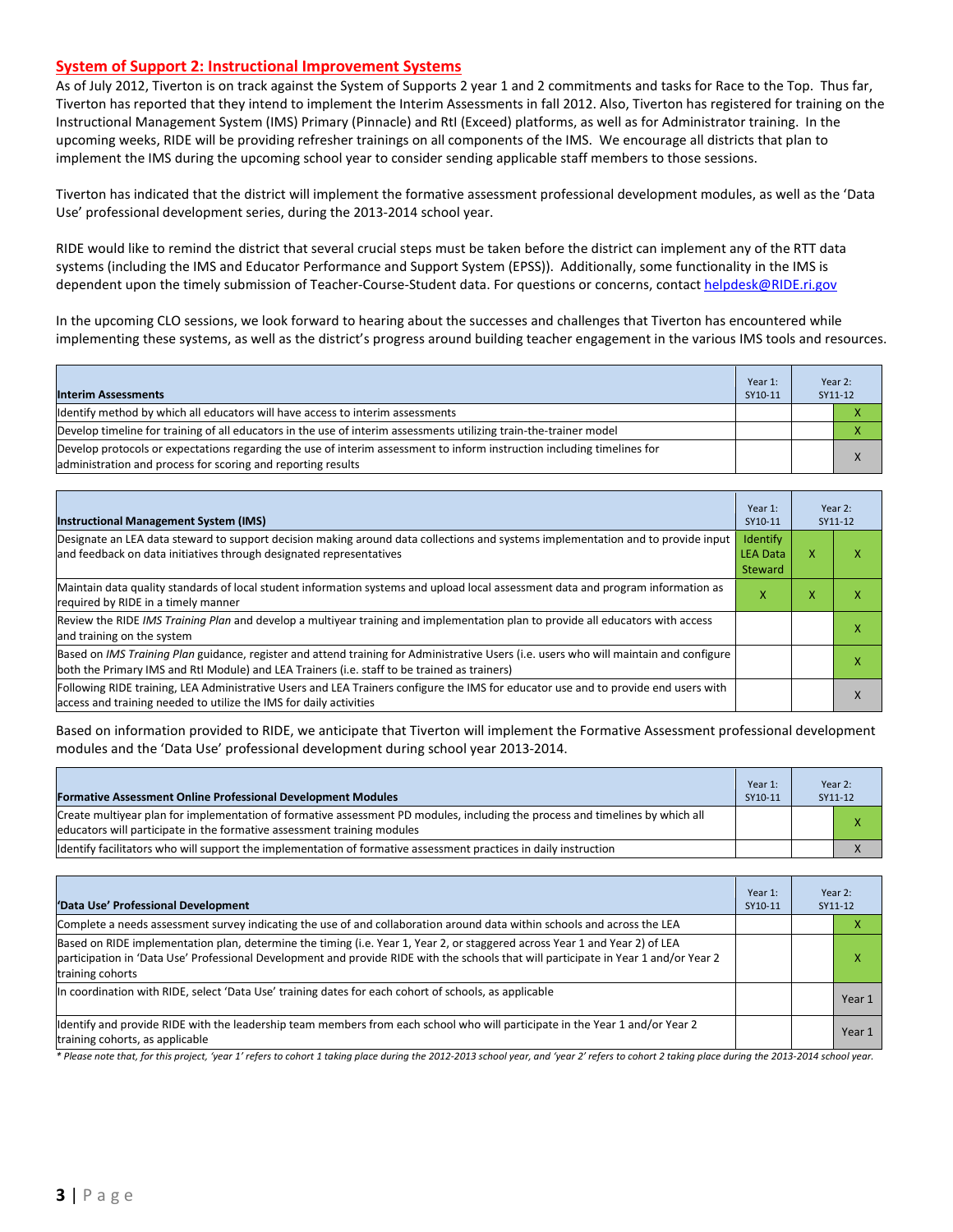#### **System of Support 3: Educator Effectiveness**

As of July 2012, Tiverton is on track against the System of Support 3 year 1 and 2 commitments and tasks for Race to the Top.

| <b>Educator Evaluation</b>                                                                                                                                                                            |                         |              | Year 2:<br>SY11-12 |
|-------------------------------------------------------------------------------------------------------------------------------------------------------------------------------------------------------|-------------------------|--------------|--------------------|
| Participate in educator evaluation model design, development and refinement feedback opportunities.                                                                                                   | x                       | X            | x                  |
| Identify District Evaluation Committee members, responsible for monitoring the implementation of the system and providing<br>recommendations to LEA leadership teams.                                 | X                       | X            | x                  |
| Participate in field testing to support RI Model development                                                                                                                                          |                         |              |                    |
| Identify individuals who will serve as primary and, if applicable, secondary/complementary evaluators                                                                                                 | x                       |              | X                  |
| Send all required evaluators to RIDE-provided evaluator training on model; Send evaluators and system administrators to training on<br>the Educator Performance Support System (EPSS) data system     | $\overline{\mathsf{x}}$ | $\mathsf{x}$ | $\mathbf{x}$       |
| Examine LEA Policies and Contracts for Challenges; where applicable, consider memorandums of understanding or contract renewal<br>language which will support district implementation of evaluations. | X                       | X            | X                  |
| Create a plan for the appropriate use of funds to support implementation of educator evaluation system.                                                                                               |                         |              | X                  |
| Complete required RI Model components of educators and building administrator evaluations.                                                                                                            |                         | $\mathsf{x}$ | $\mathsf{x}$       |
| Submit evaluation data and documentation (e.g. component and summative level ratings, verified rosters); provide other requested<br>linformation to support RIDE research and system improvement.     |                         |              | x                  |

Due to contractual limitations, Tiverton was unable to fully participate in the gradual implementation of educator evaluation. Instead, the superintendent evaluated only those teachers who were scheduled to have an evaluation this year, as well as those that volunteered to be evaluated using the new model. The district has submitted the final summative evaluation ratings for all teachers and building administrators who participated in the gradual implementation.

To support implementation of the educator evaluation process, Tiverton created a District Evaluation Committee (composed of teachers, support personnel, principals, central office staff, and union reps) and submitted these names to RIDE. Following the partial implementation during the 2011-2012 school year, the District Evaluation Committee sent out a survey to teachers who participated in the evaluation process and requested feedback on the various evaluation components. The district used that feedback to inform the support and resources they will provide to teachers during the 2012-2013 school year.

Tiverton attended all evaluation training modules offered by RIDE during the 2011-2012 school year, and evaluators from the district attended the summer training Academies. We want to remind the district that all personnel responsible for evaluating teachers and building administrators must attend two half-days of additional professional development taking place over the 2012-2013 school year as well as online observation practice in addition to the Academy training during summer 2012; personnel responsible for evaluating both teachers and building administrators (e.g., a principal who evaluates teachers and an assistant principal) are only required to attend the *Academy for Personnel Evaluating Teachers*.

In their quarterly progress report, Tiverton noted that they have encountered the following challenges around this work:

• Lack of time for administrators to complete all components of the process

RIDE has appreciated Tiverton's collaboration and thought partnership around the development and refinement of educator evaluation processes. We hope that Tiverton considers sharing the strategies and resources they are using to support their evaluation process during the upcoming CLO meetings.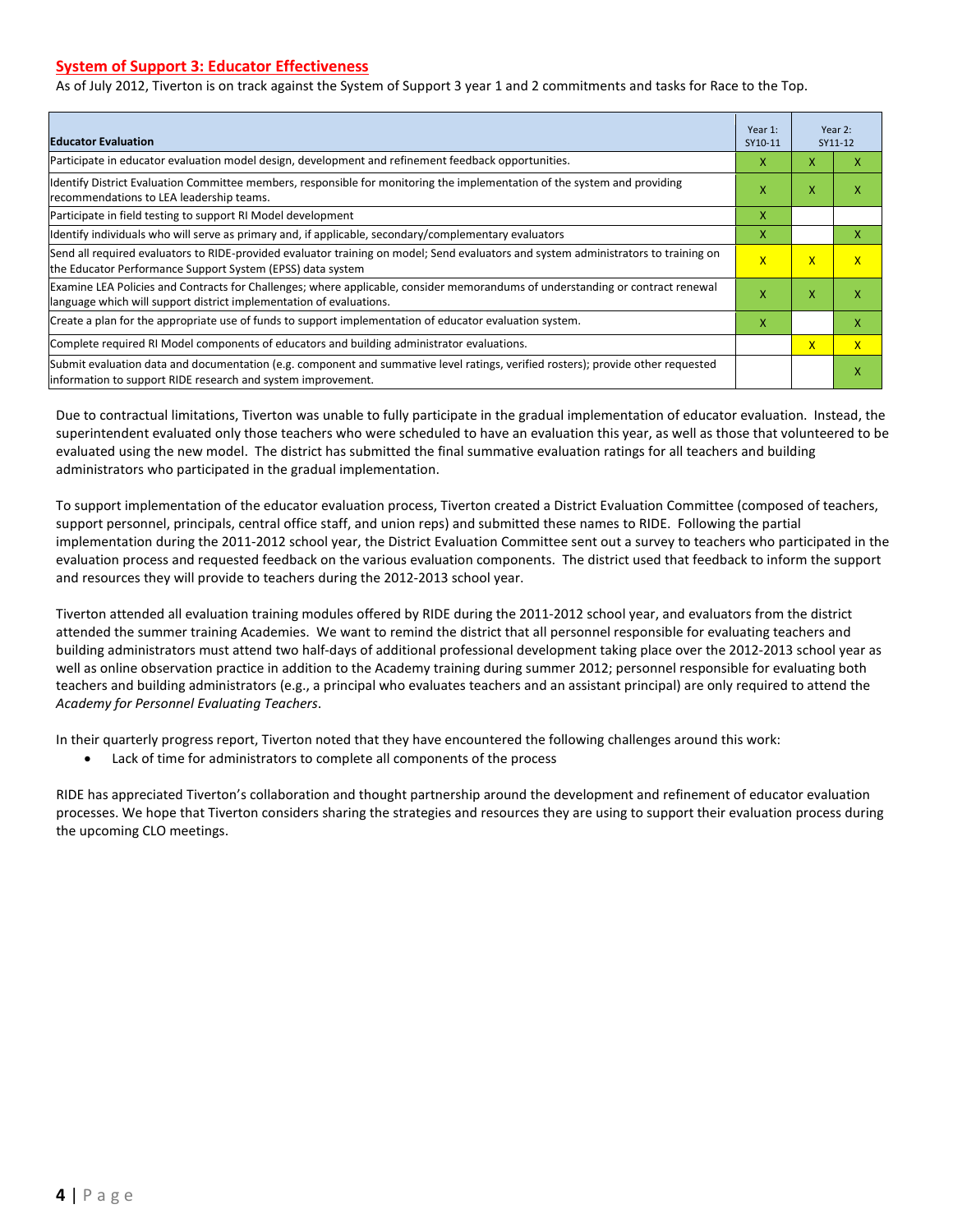#### **System of Support 4: Human Capital Development**

As of July 2012, Tiverton is on track against the System of Support 4 year 1 and 2 commitments and tasks for Race to the Top.

| <b>Recruitment (SchoolSpring)</b>                                                            | Year 1:<br>SY10-11 |              | Year 2:<br>SY11-12 |
|----------------------------------------------------------------------------------------------|--------------------|--------------|--------------------|
| Provide RIDE with feedback on the desired functionality of a state-wide recruitment platform |                    |              |                    |
| Attend orientation sessions with selected vendor and train relevant personnel as needed      |                    | $\mathbf{v}$ |                    |
| [Post open positions using the state-wide Recruitment Platform (SchoolSpring)                |                    |              |                    |

| <b>Beginning Teacher Induction</b>                                                                                                                                            | Year 1:<br>SY10-11 |   | Year 2:<br>SY11-12 |
|-------------------------------------------------------------------------------------------------------------------------------------------------------------------------------|--------------------|---|--------------------|
| Provide RIDE with feedback around the proposed design of the Induction Coach program                                                                                          |                    |   |                    |
| If applicable, recommend potential Induction Coaches to RIDE                                                                                                                  |                    |   |                    |
| Review and revise hiring policies, timelines and processes in order to support appropriate and timely projections for anticipated hires<br>requiring induction coach services |                    |   | ⋏                  |
| Provide RIDE with list of beginning teachers who will receive Induction Coach support in a timely manner in order to ensure that all<br>beginning teachers have coaching      |                    |   |                    |
| Participate in RIDE-provided information opportunities in order to learn about induction coach program                                                                        |                    | ⋏ |                    |

In preparation for the 2012-2013 school year, Tiverton continued their utilization of the SchoolSpring recruitment platform to recruit for open positions.

During the 2011-2012 school year, Tiverton had 2 beginning teachers who were supported by RIDE induction coaches.

In their quarterly progress report, Tiverton noted that they have encountered the following challenges around this work:

• Initial lack of communication regarding the recruitment platform project

In the upcoming CLO sessions, RIDE looks forward to engaging in a deeper conversation around the revisions that Tiverton and other LEAs have made to their hiring policies, timelines and processes in order to support broader human capital initiatives including recruitment of highly qualified and diverse candidates and providing data-driven induction support to beginning teachers.